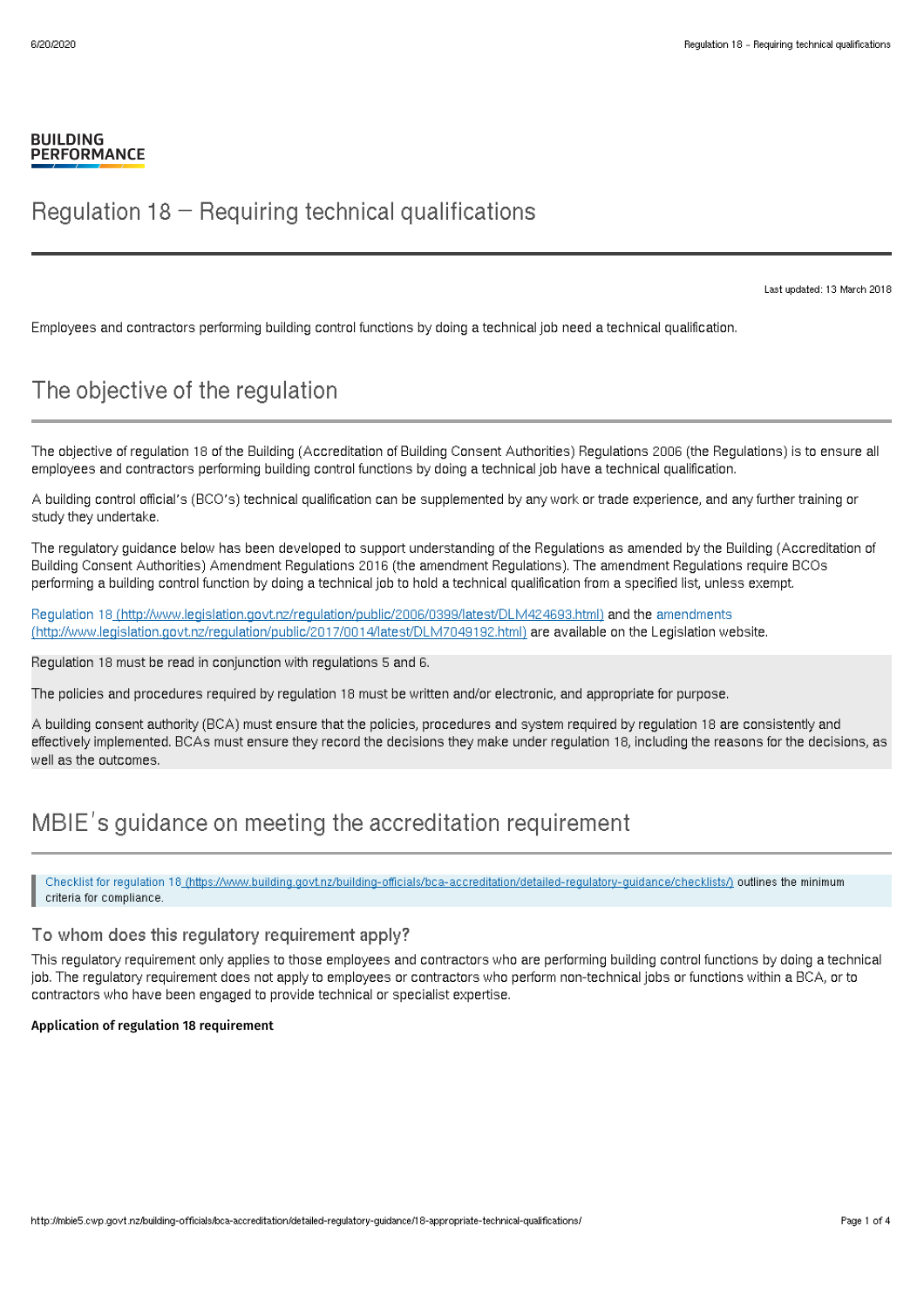

### Ensuring employees and contractors doing a technical job hold a technical qualification

A BCA must have a system for ensuring that all its employees and contractors performing a building control function by doing a technical job have, or are working towards, one of the following qualifications or their recognised international equivalents, unless exempt:

- National Diploma in Building Control Surveying (Small Buildings)
- National Diploma in Building Control Surveying (Medium and Large Buildings)
- Diploma in Building Surveying
- Diploma in Construction Management
- Diploma in Construction
- Diploma in Quantity Surveying
- Diploma in Architectural Drafting
- Diploma in Architectural Technology
- Bachelor of Applied Technology Building
- **Bachelor of Architecture**
- Bachelor of Architectural Studies
- Bachelor of Building Science
- Bachelor of Construction (Construction Management and Construction Economics)
- Bachelor of Engineering

Qualifications in the field of building design or construction at a New Zealand Qualification Authority (NZQA) framework level 6 or above are also satisfactory for meeting this regulatory requirement.

What constitutes 'working towards' a technical qualification? An employee or contractor will be deemed to be 'working towards' a technical qualification if they:

are enrolled in and are currently studying for an appropriate qualification

http://mbie5.cwp.govt.nz/building-officials/bca-accreditation/detailed-regulatory-guidance/18-appropriate-technical-qualifications/ Page 2 of 4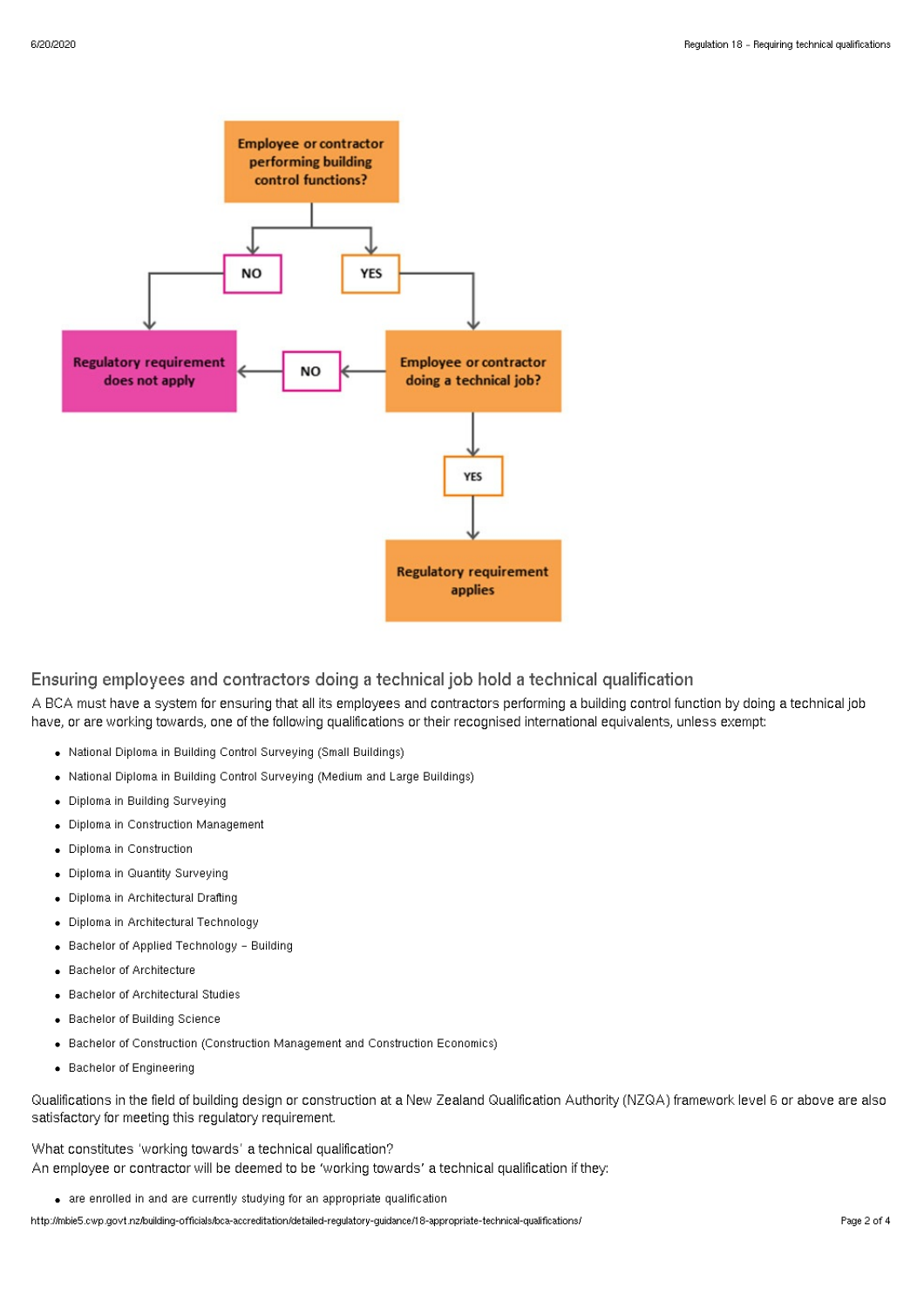- are enrolled in an appropriate qualification and are awaiting the commencement date of the course
- have not yet enrolled in an appropriate qualification but have a specified start date for:
	- the appropriate qualification they will undertake
	- their future study in their performance plan.

#### How are historical qualifications recognised?

The names of New Zealand qualifications can change over time. Some of the qualifications listed in regulation 18 may have replaced historical qualifications.

To ascertain the validity of a historical qualification a BCA can simply search 'NZQA' online and the name of the qualification. The search results should refer a BCA to the NZQA website and relevant information about the qualification, including its current title and level. The current title and/or level should be comparable to the regulation 18 list.

If a historical qualification is in the field of building design and construction and is at or above level 6 in the NZQA framework it is acceptable for meeting this regulatory requirement.

#### How are international qualifications recognised?

Advice on how international qualifications gain recognition in New Zealand can be found on the NZQA website. Many migrants will have applied for recognition as part of the migration process. Where this is the case, they will already hold the appropriate evidence of their international qualification and its New Zealand equivalent.

For the purposes of meeting this accreditation requirement, a BCA can also rely on the Immigration New Zealand exemption list. If an employee or contractor holds an equivalent qualification in the fields of building design or construction at a NZQA level 6 or above, it is acceptable to meet this requirement.

#### System for decisions on exemptions

A BCA must have a system for identifying the circumstances where it would be unreasonable and impractical for an employee or contactor to comply with this regulatory requirement. It must use the system to identify and record any employees and contractors who are exempt from this regulatory requirement. The system should include:

- a general policy statement or objective that sets out the goal for the BCA related to qualifications
- an agreed set of circumstances where an exemption may be considered
- a nominated person who can sign off an exemption
- the process for seeking the sign off of an exemption (which may simply be by memo).

Circumstances in which it may be unreasonable and impractical for a BCO to hold a qualification

When agreeing a set of circumstances where an exemption may be considered, a BCA must have regard for the intent of regulation 18. It is the Ministry of Business, Innovation and Employment's view that the circumstances in which a BCA may consider it to be unreasonable and impractical for an employee or contractor to hold or be working towards an appropriate qualification may include where they:

- have been assessed as competent in their current role and are within five years of retirement
- are a new employee within the first 12 months of employment and are appropriately supervised
- have tendered their resignation and will leave the BCA within the next three months.

Technical job [\(https://www.building.govt.nz/building-officials/bca-accreditation/terms-and-abbreviations/#job\)](http://mbie5.cwp.govt.nz/building-officials/bca-accreditation/terms-and-abbreviations/#job) and technical or specialist advice [\(https://www.building.govt.nz/building-officials/bca-accreditation/terms-and-abbreviations/#advice\)](http://mbie5.cwp.govt.nz/building-officials/bca-accreditation/terms-and-abbreviations/#advice) definitions can be found in the glossary .

How international qualifications gain recognition in New Zealand [\(http://www.nzqa.govt.nz/qualifications-standards/international](http://www.nzqa.govt.nz/qualifications-standards/international-qualifications/international-qualifications-assessment/)qualifications/international-qualifications-assessment/) can be found on the New Zealand Qualifications Authority website.

Qualifications exempt from assessment [\(http://onlineservices.immigration.govt.nz/opsmanual/35171.htm\)](http://onlineservices.immigration.govt.nz/opsmanual/35171.htm) are listed on the Immigration New Zealand website.



**MINISTRY OF BUSINESS. INNOVATION & EMPLOYMENT** HĪKINA WHAKATUTUKI

New Zealand Government

This information is published by the Ministry of Business, Innovation and Employment's Chief Executive. It is a general guide only and, if used, does not relieve any person of the obligation to consider any matter to which the information relates according to the circumstances of the particular case. Expert advice may be required in specific circumstances. Where this information relates to assisting http://mbie5.cwp.govt.nz/building-officials/bca-accreditation/detailed-regulatory-guidance/18-appropriate-technical-qualifications/ Page 3 of 4